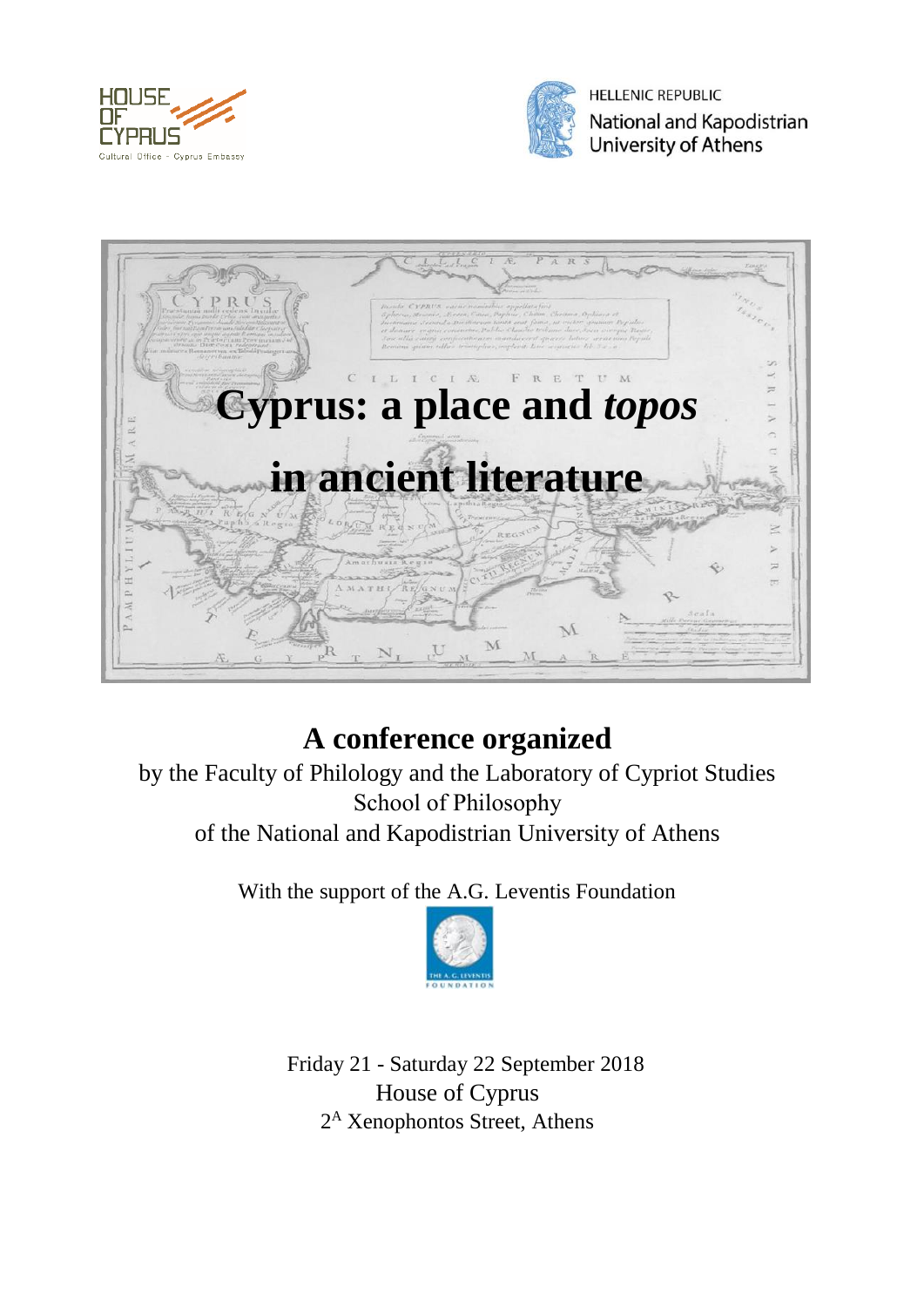## **PROGRAMME**

## **Friday 21 September 2018**

- **8.45 9.00 Registration**
- **9.00 9.30 Welcome addresses**

**Kyriakos Kenevezos** Ambassador of the Republic of Cyprus

**Eleni Karamalengou** Dean of the School of Philosophy

## **Amphilochios Papathomas**

Chair of the Faculty of Philology and the Laboratory of Cypriot Studies

### **Myrto Hatzaki**

Head of Greek Programs and Public Relations of the A.G. Leventis Foundation

#### **9.30 Introduction** Chair: **Grammatiki Karla** (University of Athens)

**Andreas Voskos** (University of Athens) *Ἡ ἀρχαία Κύπρος: σύντομη εἰσαγωγικὴ θεώρηση (μὲἔμφαση στὴν Ἀρχαία Κυπριακή Γραμματεία) / Ancient Cyprus: a brief theoretical overview (with special reference to Ancient Cypriot Literature)*

#### **10.00 – 11.10 Session 1:** *Archaic poetry and Cyprus (I)* Chair: **Patrick Finglass** (University of Bristol)

**Adrian Kelly** (University of Oxford) *Cyprias and the "Cypria"*

**Lyndsay Coo** (University of Bristol) *The "Cypria": something to do with Cyprus?*

### **Coffee break**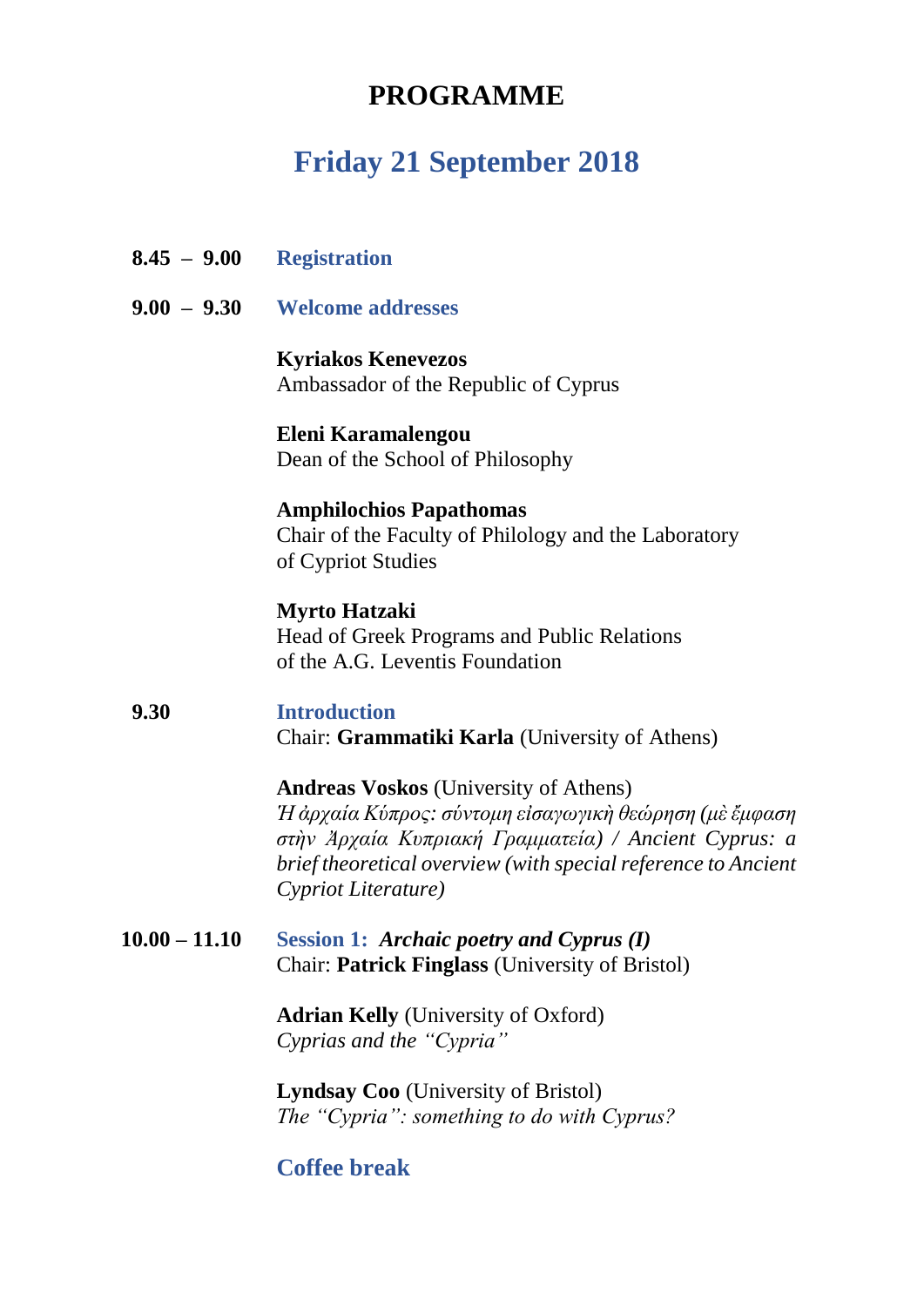#### **11.30 – 13.15 Session 2:** *Archaic poetry and Cyprus (II)* Chair: **Katerina Carvounis** (University of Athens)

**Ellen Greene** (University of Oklahoma) *Sappho and Kypris: the paradoxes of passion*

**Marcela Alejandra Ristorto** / **Silvia Susana Reyes** (Centro de Estudios Helénicos – Universidad Nacional de Rosario) *Reflecting upon Cyprus as a sacred place in the "Homeric Hymn VI"*

**Dimitrios Stamatis** (Independent Scholar) *Salamis: a sacred place and a necropolis*

### **Lunch break**

**15.00 – 16.10 Session 3:** *Heroes of Cyprus and classical literature* Chair: **Michael Paschalis** (University of Crete)

> **Patrick Finglass** (University of Bristol) *Cyprus and the heroes of Athens*

**Andreas Gavrielatos** (University of Reading) *Romanising a Cypriot hero: the reception of Teucer in Latin literature*

### **Coffee break**

#### **16.30 – 17.40 Session 4:** *Cyprus and material culture* Chair: **Sophia Papaioannou** (University of Athens)

**Amphilochios Papathomas** (University of Athens) *Cyprus and Cypriots in the Greek documentary papyri and inscriptions*

**Fritz Mitthof** (University of Vienna) *Imagined sacral landscape? The cult of Apollo Hylates in the literary sources*

#### **19.30 Dinner**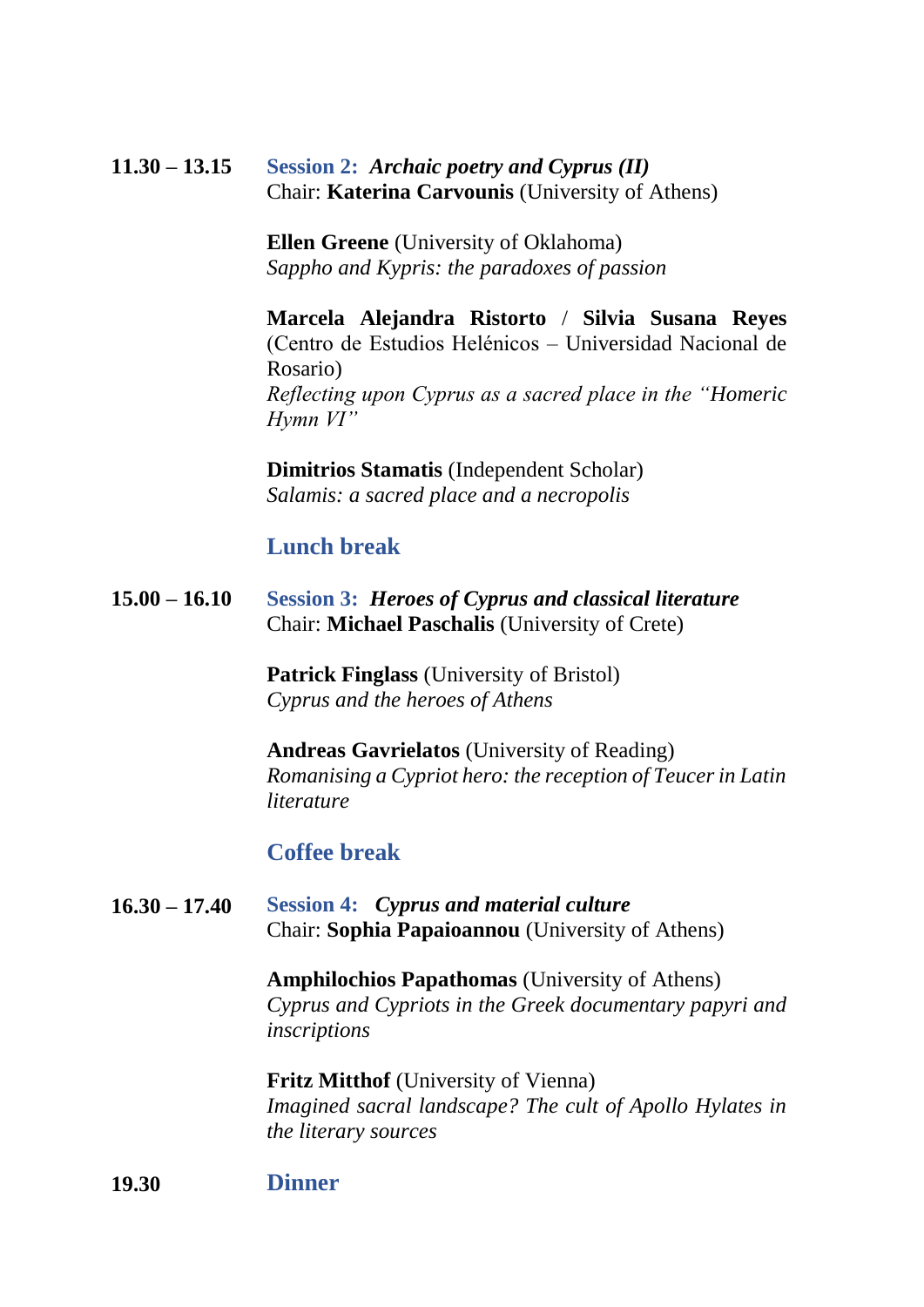## **Saturday 22 September 2018**

#### **9.15 – 11.00 Session 5:** *Cyprus and Greek Literature of the Imperial period* Chair: **Dimitrios Karadimas** (University of Athens)

**William Hutton** (College of William & Mary) *Geographies of Cyprus in Imperial Greek Literature*

**Ioanna Papadopoulou** (University of Thrace) *τί δὲ δεῖ τῶν ποιητῶν θαυμάζειν... (Str. 14.6.4): Strabo's "reinstatement" of the "Cyprian Geography"*

**Chrysanthos Chrysanthou** (University of Heidelberg) *Plutarch and Cyprus*

### **Coffee break**

**11.30 – 12.40 Session 6**: *Cypris and Cyprus* Chair: **Andreas Michalopoulos** (University of Athens)

> **Emilia Savva** (University of Oxford) *Ovid's "Venus amata", or searching for (the real) Venus in Cyprus*

**Michael Paschalis** (University of Crete) *In the footsteps of Cypris*

### **Lunch break**

#### **14.00 – 14.35 Poster presentations** Coordinator: **Andreas Gavrielatos** (University of Reading)

**Christodoulos Apergis** (University of Athens) *Immolating the beloved child: the sacrifice of Iphigeneia in the "Cypria" and the Northwest semitic tradition*

**Vasiliki Kousoulini** (Open University of Cyprus) *Cyprus as an erotic landscape in archaic epic and lyric poetry*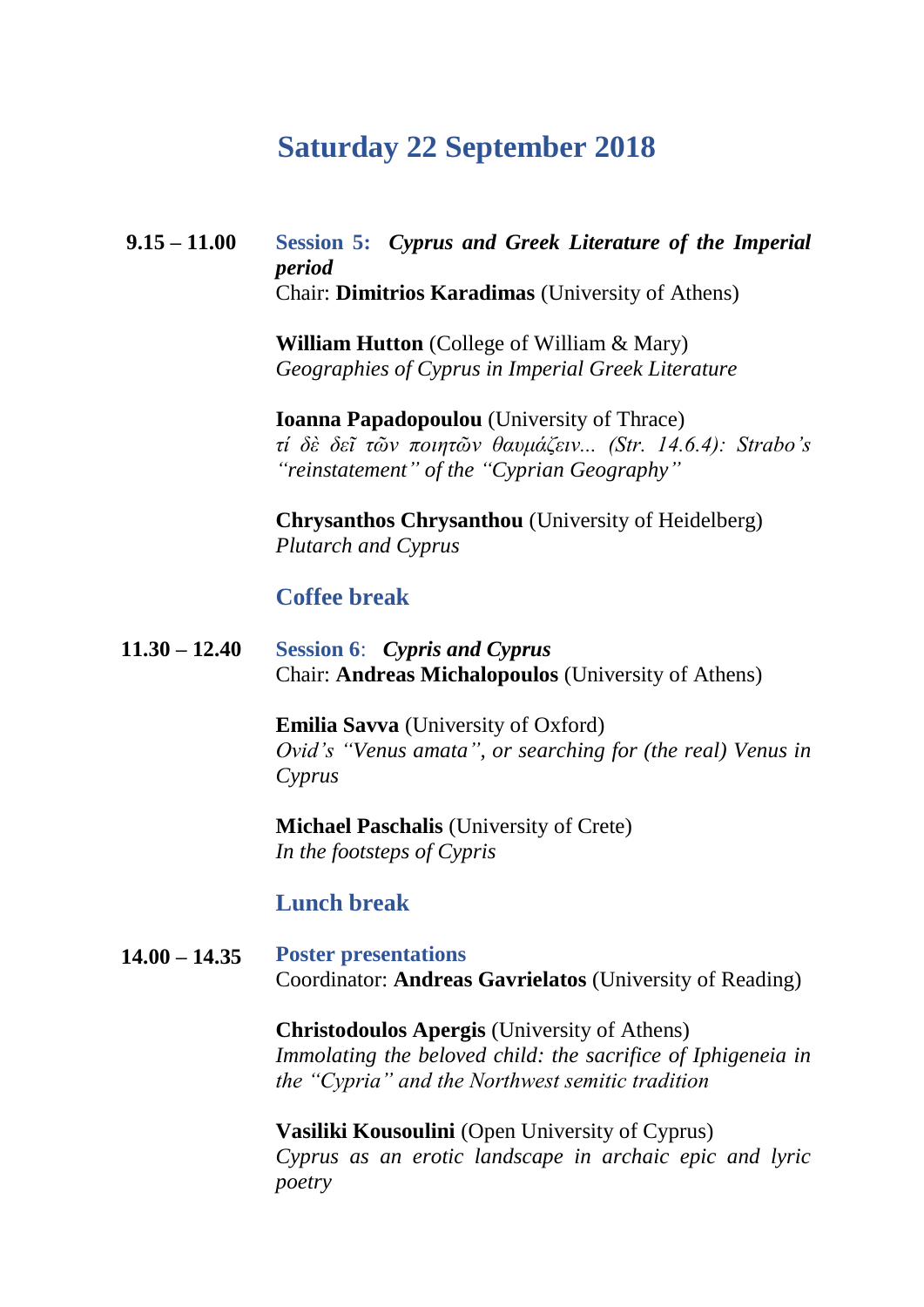**Aitor Luz Villafranca** (Universidad Autonoma de Madrid) *Cyprus as landscape for ethnicity and kingship theory in Isocrates' speeches*

**Dimitrios Mantzilas** (University of the Peloponnese) *Kittim or Chittim in Hebrew, Greek and Roman sources*

**14.40 – 16.25 Session 7**: *Cyprus in comedy* Chair: **Ioannis Konstantakos** (University of Athens)

> **Athina Papachrysostomou** (University of Patras) *War and peace: Cyprus in Greek comedy*

**Antonis Petrides** (Open University of Cyprus) *It was always too far away: Cyprus ancient Greek comic drama*

**Peter Kruschwitz** (University of Reading) *Westward, Ho! Cyprus and Human Trafficking in Roman Comedy*

### **Coffee break**

**16.50 – 18.00 Session 8**: *Philosophy and science in Cyprus* Chair: **Amphilochios Papathomas** (University of Athens)

> **Athina Malapani** (University of Athens) *"Crocus Veneris" and "Myrtus Veneris": their position in classical literature and the medical literature of Cyprus*

**Vassilios Vertoudakis** (University of Athens) *Epigrams on Zeno of Citium*

**18.00 – 18.20 Closing discussion**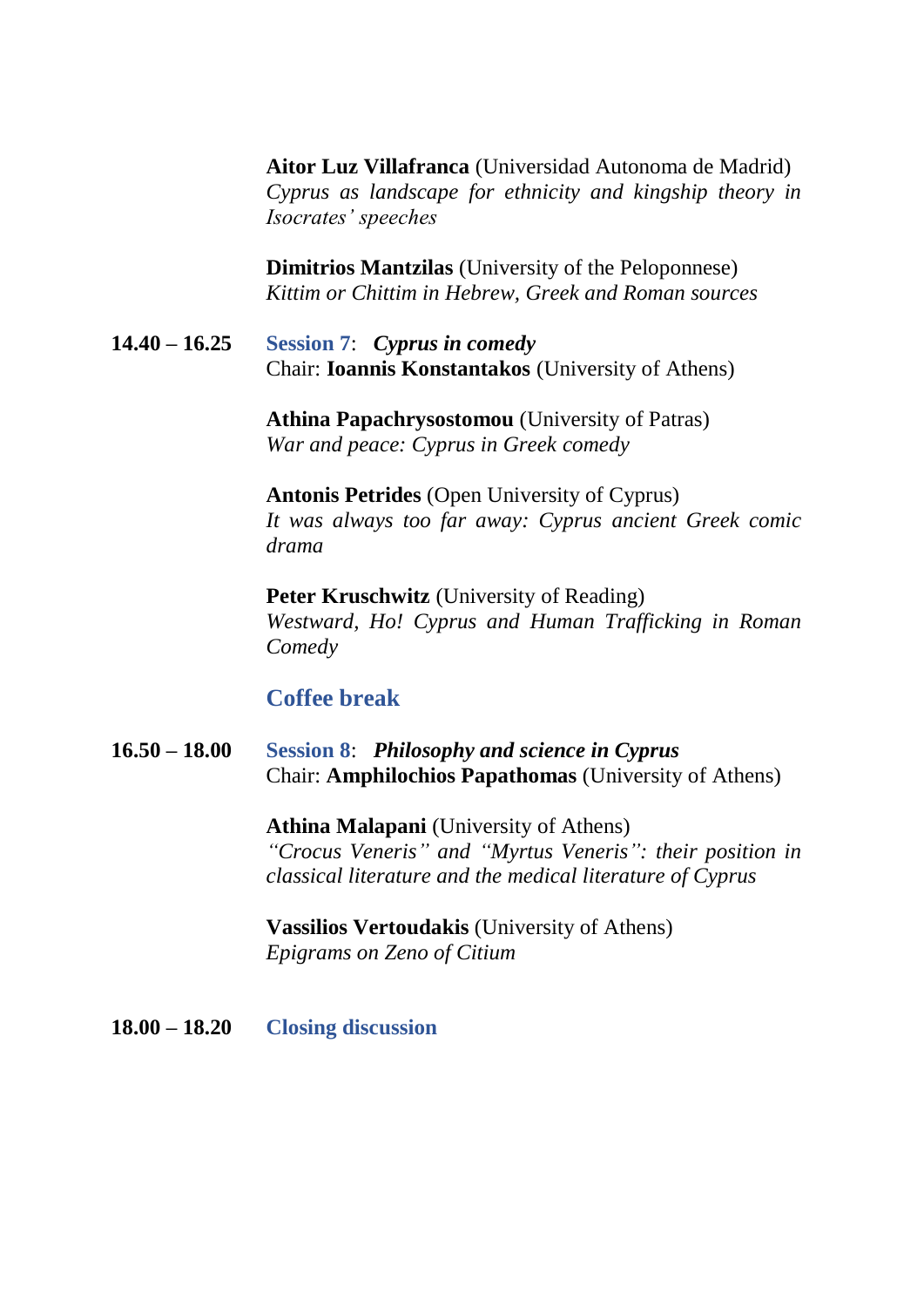**The conference is generously funded by The A. G. Leventis Foundation and it is organized under the aegis of the Cultural and Educational Office of the Cyprus Embassy – House of Cyprus and the National and Kapodistrian University of Athens.**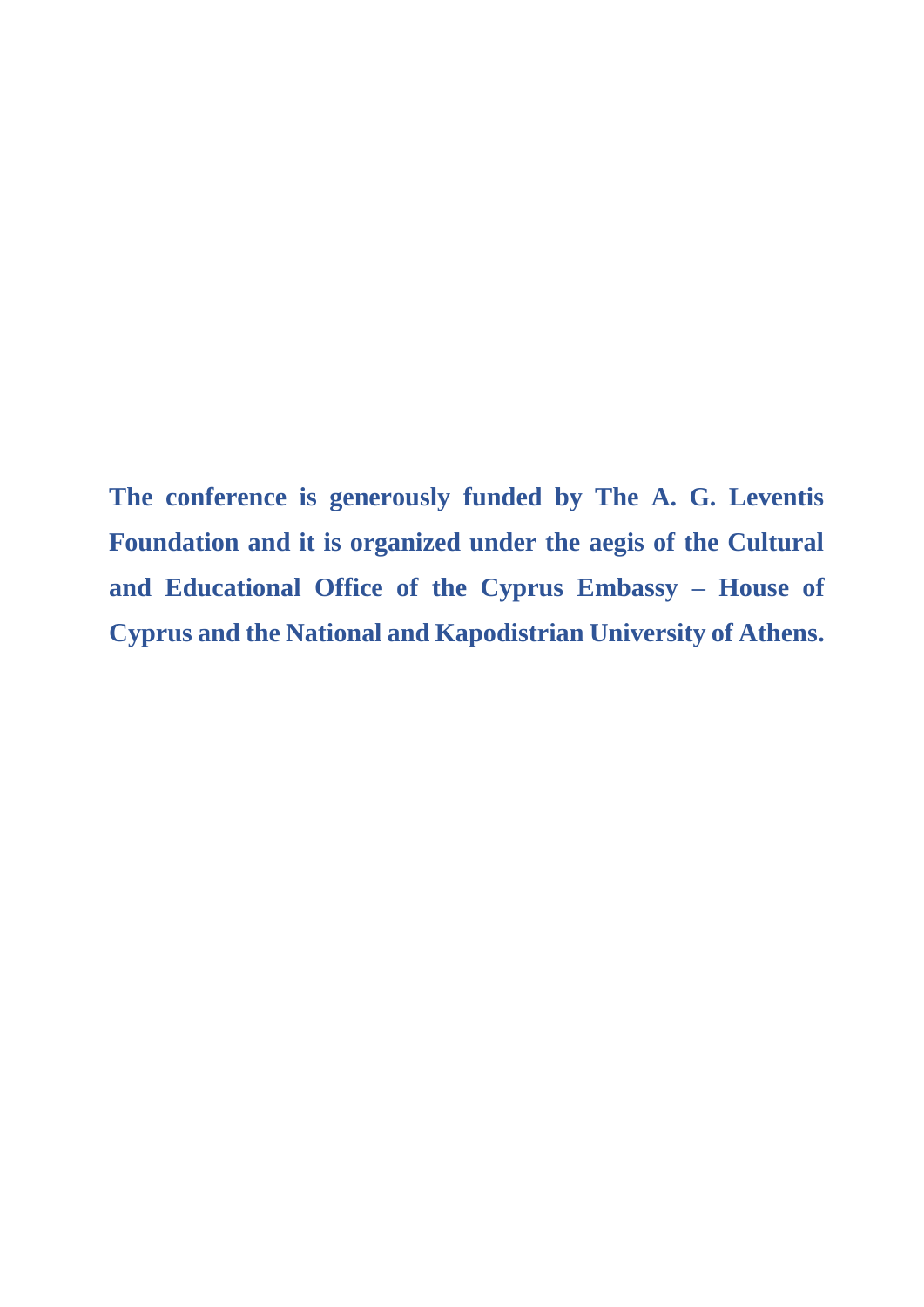## **The organizing committee**

**Amphilochios Papathomas** [\(papath@phil.uoa.gr\)](mailto:papath@phil.uoa.gr) **Andreas Gavrielatos** [\(a.gavrielatos@reading.ac.uk\)](mailto:a.gavrielatos@reading.ac.uk)

**Grammatiki Karla** [\(gkarla@phil.uoa.gr\)](mailto:gkarla@phil.uoa.gr)

**Katerina Carvounis** [\(kcarvounis@phil.uoa.gr\)](mailto:kcarvounis@phil.uoa.gr)